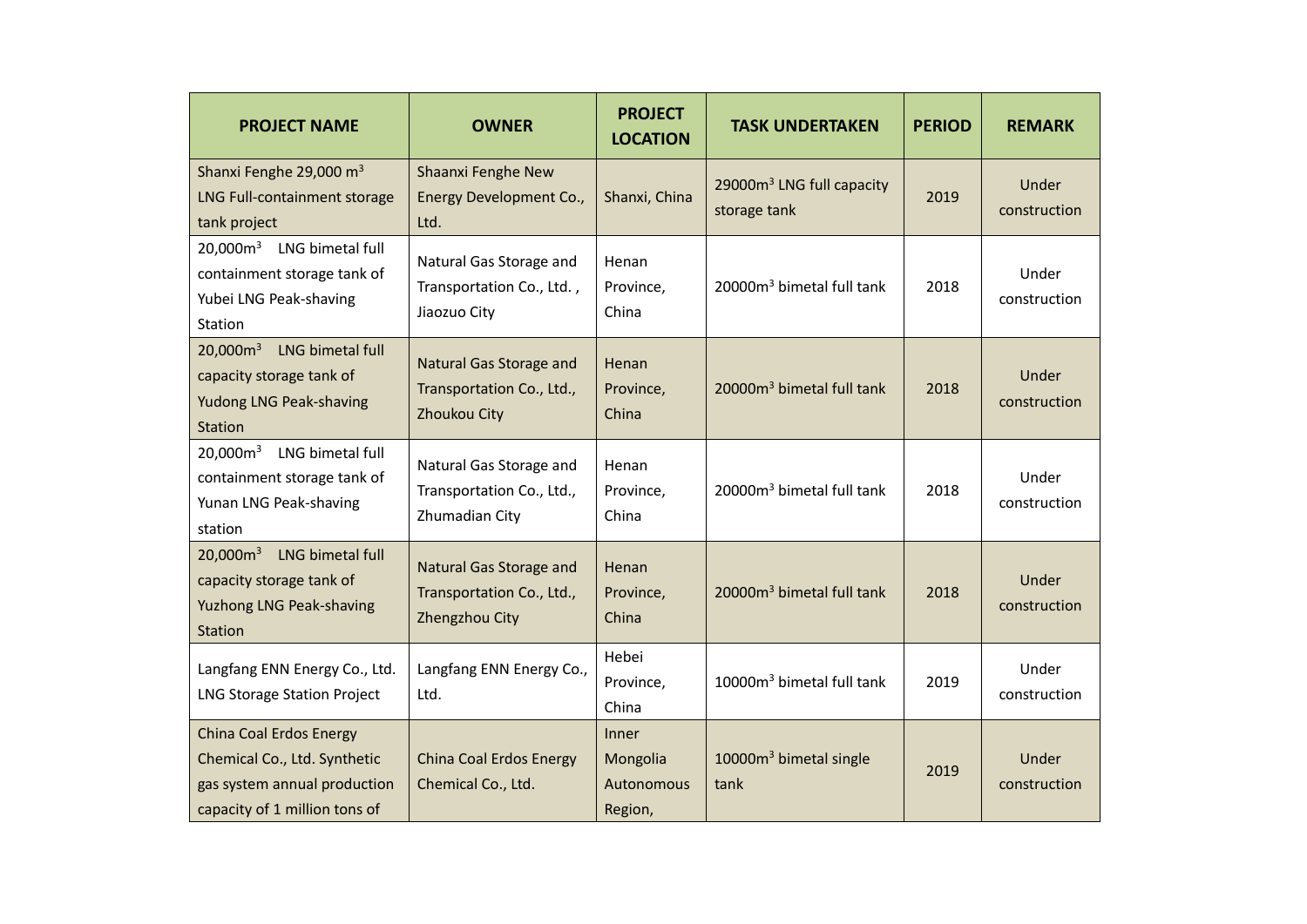| methanol technical renovation                                                                          |                                                                   | China                          |                                                                                                                                                                                                                                                                        |      |                       |
|--------------------------------------------------------------------------------------------------------|-------------------------------------------------------------------|--------------------------------|------------------------------------------------------------------------------------------------------------------------------------------------------------------------------------------------------------------------------------------------------------------------|------|-----------------------|
| project                                                                                                |                                                                   |                                |                                                                                                                                                                                                                                                                        |      |                       |
| Lianyungang Rongtai<br>cryogenic ethylene, ammonia<br>storage tank and auxiliary<br>facilities project | Lianyungang Rongtai<br>Chemical Storage Co.,<br>Ltd.              | Jiangsu<br>Province,<br>China  | One 20,000 $m3$ cryogenic<br>Ethylene storage tank.<br>One 50,000 m <sup>3</sup> cryogenic<br>Ammonia storage tank.<br>Ten pressure ball tanks and<br>supporting EPC projects<br>such as storage and<br>transportation process<br>systems and public works<br>systems. | 2018 | Under<br>construction |
| Jiaxing Yipeng Chemical Fiber<br><b>LNG Station Project</b>                                            | <b>Jiaxing Yipeng Chemical</b><br>Fiber Co., Ltd.                 | Zhejiang<br>Province,<br>China | LNG gasification station<br><b>EPC</b>                                                                                                                                                                                                                                 | 2018 | Under<br>construction |
| Baoding Xinao Gas Co., Ltd.<br><b>LNG Emergency Reserve</b><br>Station                                 | Baoding Xinao Gas Co.,<br>Ltd.                                    | Hebei<br>Province,<br>China    | 20000m <sup>3</sup> bimetal full<br>containment storage tank                                                                                                                                                                                                           | 2018 | Completed             |
| Malaysia Refining &<br>Petrochemical Comprehensive<br>Development Project                              | PETRONAS MALAYSIA                                                 | Malaysia                       | 20000m3 bimetal full<br>containment storage tank                                                                                                                                                                                                                       | 2017 | Completed             |
| Hengli Petrochemical 20<br>million tons / year refining<br>and chemical integration<br>project         | Hengli Petrochemical<br>(Dalian) Refining &<br>Chemical Co., Ltd. | Liaoning<br>Province,<br>China | Low temperature ethylene<br>liquid storage tank and<br>liquid supply system                                                                                                                                                                                            | 2017 | Completed             |
| <b>China Shipbuilding Heavy</b><br>Industry(Handan) Pairui                                             | <b>China Shipbuilding Heavy</b><br>Industry(Handan) Pairui        | Hebei<br>Province,             | 1000m3 Liquid nitrogen                                                                                                                                                                                                                                                 | 2017 | Completed             |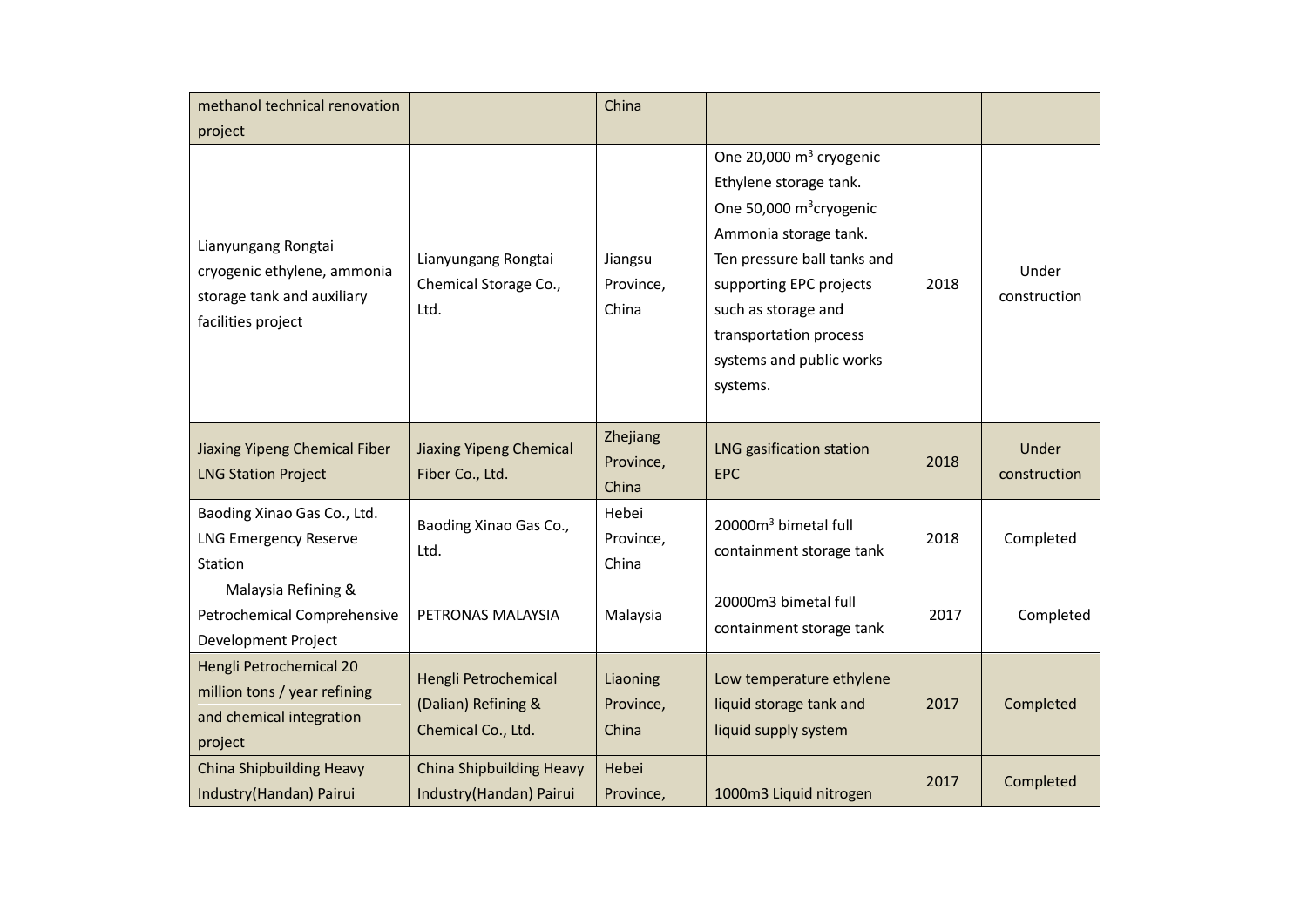| Special Gas Co. Ltd Annual        | Special Gas Co., Ltd      | China     | tank                            |      |           |
|-----------------------------------|---------------------------|-----------|---------------------------------|------|-----------|
| production of 5,400 tons of       |                           |           |                                 |      |           |
| new materials project             |                           |           |                                 |      |           |
|                                   |                           |           | General contracting on          |      |           |
| $100 \times 104$ /year light      | Shandong Yuhuang          | Shandong  | storage tank.                   | 2017 |           |
| hydrocarbon integrated            | Chemical (Group) Co.,     | Province, | Incl. design and fabrication    |      | Completed |
| utilization project               | Ltd.                      | China     | of $2 \times 10000$ m3 Ethylene |      |           |
|                                   |                           |           | Storage Tank                    |      |           |
|                                   |                           |           | General contracting on          |      |           |
|                                   |                           | Hebei     | storage tank.                   | 2016 |           |
| Natural gas reserve & peak-       | Xin'di Energy Engineering | province, | Incl. design and fabrication    |      | Completed |
| shaving project                   | & Technology Co., Ltd.    | China     | of $2 \times 10000$ m3 LNG full |      |           |
|                                   |                           |           | containment storage tank        |      |           |
|                                   |                           |           | General contracting on          |      |           |
|                                   |                           | Inner     | storage tank.                   |      |           |
| 110 $\times$ 104Nm3/d Natural gas | Pesi Energy Co., Ltd.     | Mongolia, | Incl. design and fabrication    | 2016 | Completed |
| liquefaction factory project      |                           | China     | of 20000m3 LNG storage          |      |           |
|                                   |                           |           | tank                            |      |           |
|                                   |                           |           | General contracting on          |      |           |
| $4 \times$ 500,000Nm3/d Natural   | Inner Mongolia West       | Inner     | storage tank.                   | 2014 |           |
| <b>Gas Liquefaction Project</b>   | Region Natural Gas Co.,   | Mongolia, | Incl. design and fabrication    |      | Completed |
| (LNG)                             | Ltd.                      | china     | of $2 \times 10000$ m3 LNG      |      |           |
|                                   |                           |           | storage tank                    |      |           |
|                                   |                           |           | General contracting on          |      |           |
| Comprehensive utilization of      |                           |           | storage tank.                   |      |           |
| clean fuels with capacity of      | Sichuan Guangneng         | Sichuan,  | Incl. design and fabrication    | 2014 | Completed |
| $100 \times 104$ Nm3/d (LNG)      | Energy Co., Ltd.          | China     | of 20000m3 LNG storage          |      |           |
|                                   |                           |           | tank                            |      |           |